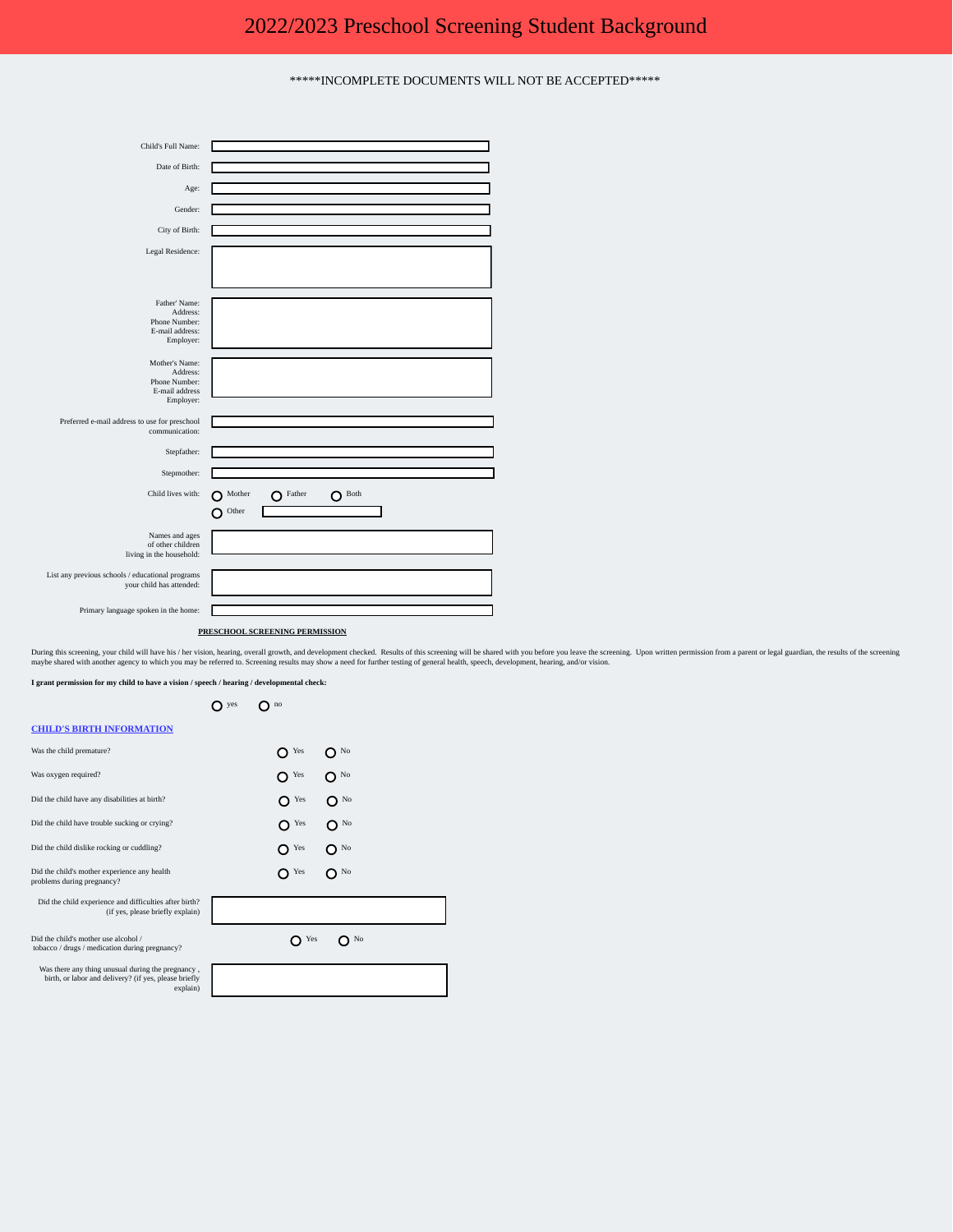Please select all that apply to your child:

|                                                                                                                                                                                    | $\hfill$ Serious illness / high fever<br>Has allergies<br>Has trouble hearing<br>Has tubes in ears<br>Sits close to TV<br>Takes medication on a regular basis<br>$\Box$ Dizzy spells<br>Ingested poisons / medication accidentally<br>Currently under doctors care for condition<br>Had rheumatic fever<br>Had red measles (10 day)<br>Falls a lot<br>$\Box$ Overweight<br>Thumb sucking<br>$\Box$ Cries easily<br>$\Box$ Frequent nightmares<br>Hits without cause |                                                     | Serious accident / injury<br>History of ear / throat infections<br>Prefers high volumes<br>□<br>Has trouble seeing<br>Brings items close to look at<br>Fainting / blackout spells<br>Drops things frequently<br>Has asthma<br>Had mumps<br>п<br>Had German measles (3 day)<br>п<br>Has whooping cough<br>$\Box$ Stuttering<br>Underweight<br>Easily upsets<br>Holds breath<br>Starts fires / fascination with fire<br>п<br>Too shy |                                 | Serious head injury / loss of consciousness<br>History of seizures / convulsions<br>п<br>$\blacksquare$<br>Ask "what" a lot<br>Eyes cross<br>$\hfill$ Diagnosed with ADHD / ADD<br>Frequent headaches<br>Runs into objects frequently<br>Been hospitalized<br>Had tuberculosis<br>Had pneumonia<br>Has scarlet fever<br>$\Box$ Drooling<br>Bangs head<br>Fight's with peers<br>Trouble sleeping<br>п<br>Breaks things on purpose<br>п<br>Does not understand language |
|------------------------------------------------------------------------------------------------------------------------------------------------------------------------------------|---------------------------------------------------------------------------------------------------------------------------------------------------------------------------------------------------------------------------------------------------------------------------------------------------------------------------------------------------------------------------------------------------------------------------------------------------------------------|-----------------------------------------------------|------------------------------------------------------------------------------------------------------------------------------------------------------------------------------------------------------------------------------------------------------------------------------------------------------------------------------------------------------------------------------------------------------------------------------------|---------------------------------|-----------------------------------------------------------------------------------------------------------------------------------------------------------------------------------------------------------------------------------------------------------------------------------------------------------------------------------------------------------------------------------------------------------------------------------------------------------------------|
| If selected any choices, please explain or elaborate.<br>Also include any other information about your child's<br>health / development that may assist in screening<br>your child. |                                                                                                                                                                                                                                                                                                                                                                                                                                                                     |                                                     |                                                                                                                                                                                                                                                                                                                                                                                                                                    |                                 |                                                                                                                                                                                                                                                                                                                                                                                                                                                                       |
| <b>EARLY DEVELOPMENT</b>                                                                                                                                                           |                                                                                                                                                                                                                                                                                                                                                                                                                                                                     |                                                     |                                                                                                                                                                                                                                                                                                                                                                                                                                    |                                 |                                                                                                                                                                                                                                                                                                                                                                                                                                                                       |
| Check all task / skills that your child had difficulty with learning:                                                                                                              |                                                                                                                                                                                                                                                                                                                                                                                                                                                                     | sitting<br>П<br>using crayons<br>г<br>speaking<br>г | walking<br>□<br>using pencil<br>$\Box$<br>getting along with others<br>П                                                                                                                                                                                                                                                                                                                                                           | crawling<br>◻<br>using scissors | standing<br>$\Box$<br>toilet training<br>г                                                                                                                                                                                                                                                                                                                                                                                                                            |
| Other developmental delays that may be of concern:                                                                                                                                 |                                                                                                                                                                                                                                                                                                                                                                                                                                                                     |                                                     |                                                                                                                                                                                                                                                                                                                                                                                                                                    |                                 |                                                                                                                                                                                                                                                                                                                                                                                                                                                                       |
| <b>GENERAL INFORMATION</b>                                                                                                                                                         |                                                                                                                                                                                                                                                                                                                                                                                                                                                                     |                                                     |                                                                                                                                                                                                                                                                                                                                                                                                                                    |                                 |                                                                                                                                                                                                                                                                                                                                                                                                                                                                       |
| Describe your child's temperament or personality:                                                                                                                                  |                                                                                                                                                                                                                                                                                                                                                                                                                                                                     |                                                     |                                                                                                                                                                                                                                                                                                                                                                                                                                    |                                 |                                                                                                                                                                                                                                                                                                                                                                                                                                                                       |
| Describe how your child interacts with family<br>members and friends:                                                                                                              |                                                                                                                                                                                                                                                                                                                                                                                                                                                                     |                                                     |                                                                                                                                                                                                                                                                                                                                                                                                                                    |                                 |                                                                                                                                                                                                                                                                                                                                                                                                                                                                       |
| What does your child do for fun?                                                                                                                                                   |                                                                                                                                                                                                                                                                                                                                                                                                                                                                     |                                                     |                                                                                                                                                                                                                                                                                                                                                                                                                                    |                                 |                                                                                                                                                                                                                                                                                                                                                                                                                                                                       |
| Describe your child's behavior at home:                                                                                                                                            |                                                                                                                                                                                                                                                                                                                                                                                                                                                                     |                                                     |                                                                                                                                                                                                                                                                                                                                                                                                                                    |                                 |                                                                                                                                                                                                                                                                                                                                                                                                                                                                       |
| What types of discipline strategies are effective with<br>your child?                                                                                                              |                                                                                                                                                                                                                                                                                                                                                                                                                                                                     |                                                     |                                                                                                                                                                                                                                                                                                                                                                                                                                    |                                 |                                                                                                                                                                                                                                                                                                                                                                                                                                                                       |
| List several of your child's strengths:                                                                                                                                            |                                                                                                                                                                                                                                                                                                                                                                                                                                                                     |                                                     |                                                                                                                                                                                                                                                                                                                                                                                                                                    |                                 |                                                                                                                                                                                                                                                                                                                                                                                                                                                                       |
| List any special areas of concern you have for your<br>child:                                                                                                                      |                                                                                                                                                                                                                                                                                                                                                                                                                                                                     |                                                     |                                                                                                                                                                                                                                                                                                                                                                                                                                    |                                 |                                                                                                                                                                                                                                                                                                                                                                                                                                                                       |
| Describe your child's responsibilities and chores at<br>home:                                                                                                                      |                                                                                                                                                                                                                                                                                                                                                                                                                                                                     |                                                     |                                                                                                                                                                                                                                                                                                                                                                                                                                    |                                 |                                                                                                                                                                                                                                                                                                                                                                                                                                                                       |
| <b>EATING</b>                                                                                                                                                                      |                                                                                                                                                                                                                                                                                                                                                                                                                                                                     |                                                     |                                                                                                                                                                                                                                                                                                                                                                                                                                    |                                 |                                                                                                                                                                                                                                                                                                                                                                                                                                                                       |
| Does your child place the spoon / fork in their mouth with out turning<br>the utensil upside down, with little or no spilling of food?                                             |                                                                                                                                                                                                                                                                                                                                                                                                                                                                     | Most of the time                                    | $\bigcap$ Sometimes                                                                                                                                                                                                                                                                                                                                                                                                                | Rarely / No                     |                                                                                                                                                                                                                                                                                                                                                                                                                                                                       |
| Does your child use the side of the fork for cutting soft food, such<br>as a piece of cake or baked potato?                                                                        |                                                                                                                                                                                                                                                                                                                                                                                                                                                                     | Most of the time<br>Rarely / No                     | $\bigcap$ Sometimes                                                                                                                                                                                                                                                                                                                                                                                                                |                                 |                                                                                                                                                                                                                                                                                                                                                                                                                                                                       |
| Does your child hold utensils in their fingers, not in fist?                                                                                                                       |                                                                                                                                                                                                                                                                                                                                                                                                                                                                     | Most of the time                                    | $\bigcap$ Sometimes                                                                                                                                                                                                                                                                                                                                                                                                                | Rarely / No                     |                                                                                                                                                                                                                                                                                                                                                                                                                                                                       |

Does your child drink from a cup?  $\bigcirc$  Yes - with no spill safety in place  $\bigcirc$  Yes- with spill safety in place  $\bigcirc$  No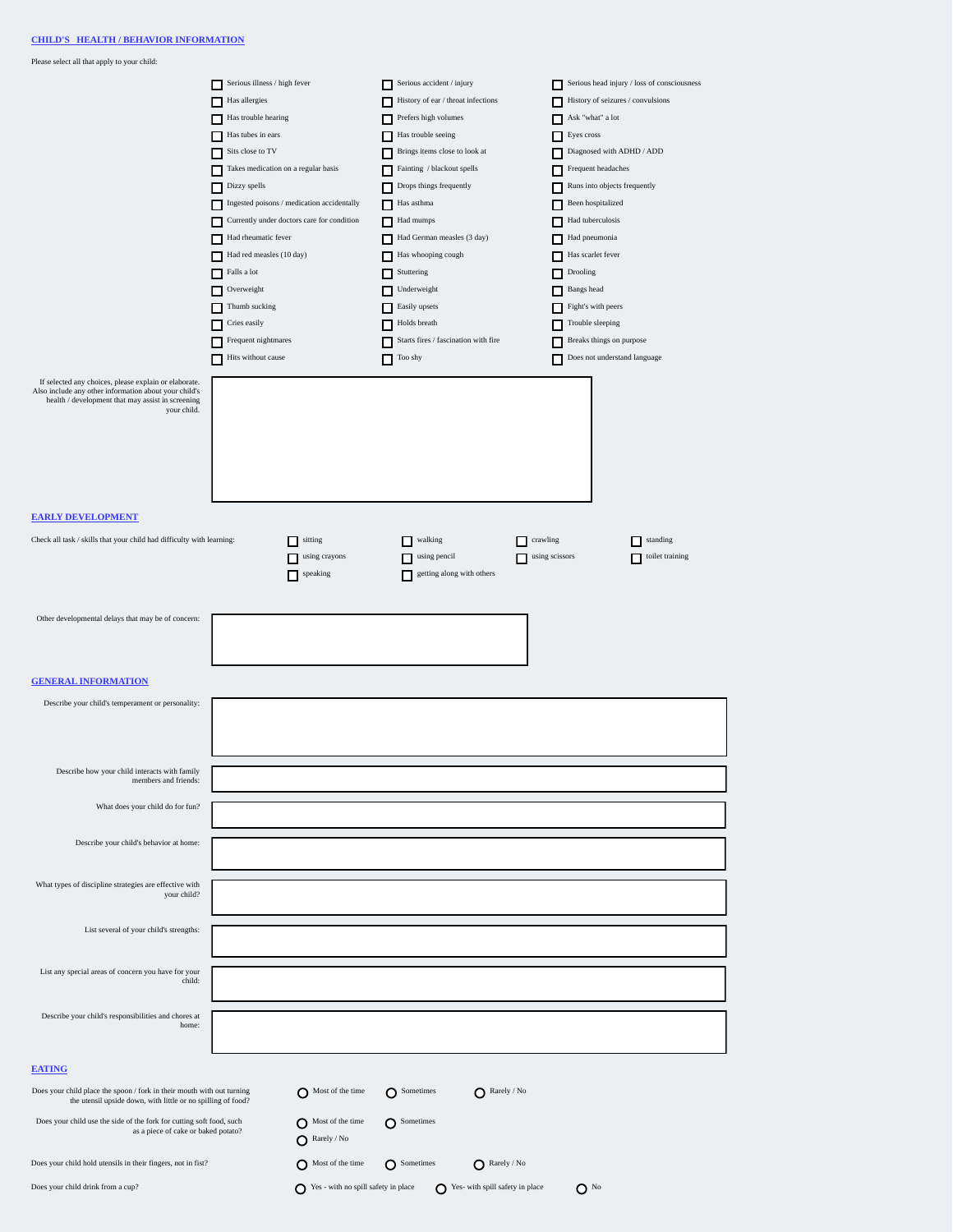## **DRESSING**

| Does your child dress themselves unsupervised?<br>$\bigcap$ Yes - completely independent<br>$\bigcirc$ Yes - with help<br>Most of the time with help<br>Does your child put on their socks?<br>Most of the time<br>$\bigcap$ Rarely / No<br>$\bigcap$ Sometimes<br>Does your child put on hat / coat independently?<br>$O$ Yes<br>$O^{N_0}$<br><b>TOILETING</b><br>Does your child get on the toilet by themselves (even if they need<br>$O$ Yes<br>O <sup>No</sup><br>help with clothing)?<br>Does your child consistently use the toilet (no more than one accident a week)?<br>O Sometimes<br>Bowel movements: $\bigcirc$ Yes<br>$\bigcirc$ Rarely / No<br>Urinating<br>Rarely / No<br>O Sometimes<br>$\mathbf{O}$ Yes<br>Does your child attempt to wipe themselves<br>Most of the time<br>O Sometimes<br>if after toileting?<br>Rarely / No<br>Does your child wipe themselves independently after toileting?<br>Most of the time<br>$\bigcirc$ Sometimes<br>$\bigcirc$ Rarely / No<br>Does your child take care of flushing and hand washing after<br>Most of the time<br><b>O</b> Sometimes<br>$\bigcirc$ Rarely / No<br>toileting?<br>Does your child go to the bathroom on their own without being<br>Most of the time<br><b>O</b> Sometimes<br>$\bigcirc$ Rarely/no<br>asked or reminded?<br><b>COMMUNICATION</b><br>Does your child:<br>Know his / her first name? $\bigcap$ Yes<br>$O^{N_0}$<br>Use 3 to 4 word sentences?<br>$\Omega$ Yes<br>$O^{N_0}$<br>Say most sounds?<br>$O$ <sup>Yes</sup><br>$O^{N_0}$<br>Often repeats sounds or stammers?<br>$\bigcap$ Yes<br>$O^{N_0}$<br>Usually follows directions?<br>$O$ <sup>Yes</sup><br>$O^{N_0}$<br>Started speaking later than peers?<br>$\Omega$ <sup>Yes</sup><br>$O^{N_0}$<br><b>GROSS MOTOR SKILLS</b><br>Hop on one foot<br>Can your child:<br>$\bigcap$ Yes<br>$\Omega$ <sup>No</sup><br>O Occasionally<br>$O^{N_0}$<br>Climb<br>$\mathbf{O}$ Yes<br>$\bigcirc$ Occasionally<br>Kick a ball<br>$\Omega$ <sup>Yes</sup><br>$O$ <sup>No</sup><br>O Occasionally<br>Jump off of the ground $\bigcap$ Yes<br>$\Omega$ <sup>No</sup><br>$\bigcirc$ Occasionally<br>Catch a ball $\bigcirc$ Yes<br>$O^{N_0}$<br>$O$ Occasionally<br>Throw a ball $\bigcap$ Yes<br>$O$ <sup>No</sup><br>$\bigcirc$ Occasionally<br>Ride a tricycle / bicycle<br>$O$ <sup>Yes</sup><br>$O^{N_0}$<br>$\bigcirc$ Occasionally<br>$O^{N_0}$<br>Does he/she trip or fall easily<br>$\Omega$ Yes<br>$\bigcirc$ Occasionally<br><b>FINE MOTOR SKILLS</b><br>Does your child:<br>Play successfully with<br>$O$ Yes<br>$\mathbf{O}$ No<br>As difficulty<br>puzzles / blocks<br>Use scissors<br>$O$ <sup>Yes</sup><br>$O$ No<br>As difficulty<br>A Has difficulty<br>Grasp / hold pencil properly<br>$\bigcap$ Yes<br>$O$ <sup>No</sup><br>As difficulty<br>Write / draw rather than scribble<br>$O$ <sup>Yes</sup><br>$O^{N_0}$<br>Prefers which hand<br>$\bigcap$ Right<br>$O$ Left<br>Both hands<br>A Has difficulty<br>Uses buttons properly<br>$O^{N_0}$<br>$\Omega$ Yes<br>Uses snaps properly<br>$\Omega$ <sup>Yes</sup><br>$O^{N_0}$<br>A Has difficulty<br>Ties shoes<br>$O$ <sup>Yes</sup><br>$O^{N_0}$<br>As difficulty<br>A Has difficulty<br>Uses zippers properly<br>$\bigcap$ Yes<br>$O^{N_0}$<br><b>SOCIAL EMOTIONAL SKILLS / BEHAVIORS</b><br>Does your child:<br>$O$ <sup>Yes</sup><br>O <sup>No</sup><br>Often have tantrums<br>Have a short attention span<br>$O$ <sup>Yes</sup><br>$O^{N_0}$<br>Prefer to play alone more than with others | Does your child put on their shoes and buckle or tie? |              | $\bigcirc$ Yes - correctly<br>$O^{N_0}$ | Yes - but wrong feet |  |             |
|------------------------------------------------------------------------------------------------------------------------------------------------------------------------------------------------------------------------------------------------------------------------------------------------------------------------------------------------------------------------------------------------------------------------------------------------------------------------------------------------------------------------------------------------------------------------------------------------------------------------------------------------------------------------------------------------------------------------------------------------------------------------------------------------------------------------------------------------------------------------------------------------------------------------------------------------------------------------------------------------------------------------------------------------------------------------------------------------------------------------------------------------------------------------------------------------------------------------------------------------------------------------------------------------------------------------------------------------------------------------------------------------------------------------------------------------------------------------------------------------------------------------------------------------------------------------------------------------------------------------------------------------------------------------------------------------------------------------------------------------------------------------------------------------------------------------------------------------------------------------------------------------------------------------------------------------------------------------------------------------------------------------------------------------------------------------------------------------------------------------------------------------------------------------------------------------------------------------------------------------------------------------------------------------------------------------------------------------------------------------------------------------------------------------------------------------------------------------------------------------------------------------------------------------------------------------------------------------------------------------------------------------------------------------------------------------------------------------------------------------------------------------------------------------------------------------------------------------------------------------------------------------------------------------------------------------------------------------------------------------------------------------------------------------------------------------------------------------------------------------------------------------------------------------------------------------------------------------------------------------------------------------------------------------------------------------------------------------------------------------------------------------------------------------------------------------------------------------------------------------------|-------------------------------------------------------|--------------|-----------------------------------------|----------------------|--|-------------|
|                                                                                                                                                                                                                                                                                                                                                                                                                                                                                                                                                                                                                                                                                                                                                                                                                                                                                                                                                                                                                                                                                                                                                                                                                                                                                                                                                                                                                                                                                                                                                                                                                                                                                                                                                                                                                                                                                                                                                                                                                                                                                                                                                                                                                                                                                                                                                                                                                                                                                                                                                                                                                                                                                                                                                                                                                                                                                                                                                                                                                                                                                                                                                                                                                                                                                                                                                                                                                                                                                                      |                                                       |              |                                         |                      |  | Rarely / No |
|                                                                                                                                                                                                                                                                                                                                                                                                                                                                                                                                                                                                                                                                                                                                                                                                                                                                                                                                                                                                                                                                                                                                                                                                                                                                                                                                                                                                                                                                                                                                                                                                                                                                                                                                                                                                                                                                                                                                                                                                                                                                                                                                                                                                                                                                                                                                                                                                                                                                                                                                                                                                                                                                                                                                                                                                                                                                                                                                                                                                                                                                                                                                                                                                                                                                                                                                                                                                                                                                                                      |                                                       |              |                                         |                      |  |             |
|                                                                                                                                                                                                                                                                                                                                                                                                                                                                                                                                                                                                                                                                                                                                                                                                                                                                                                                                                                                                                                                                                                                                                                                                                                                                                                                                                                                                                                                                                                                                                                                                                                                                                                                                                                                                                                                                                                                                                                                                                                                                                                                                                                                                                                                                                                                                                                                                                                                                                                                                                                                                                                                                                                                                                                                                                                                                                                                                                                                                                                                                                                                                                                                                                                                                                                                                                                                                                                                                                                      |                                                       |              |                                         |                      |  |             |
|                                                                                                                                                                                                                                                                                                                                                                                                                                                                                                                                                                                                                                                                                                                                                                                                                                                                                                                                                                                                                                                                                                                                                                                                                                                                                                                                                                                                                                                                                                                                                                                                                                                                                                                                                                                                                                                                                                                                                                                                                                                                                                                                                                                                                                                                                                                                                                                                                                                                                                                                                                                                                                                                                                                                                                                                                                                                                                                                                                                                                                                                                                                                                                                                                                                                                                                                                                                                                                                                                                      |                                                       |              |                                         |                      |  |             |
|                                                                                                                                                                                                                                                                                                                                                                                                                                                                                                                                                                                                                                                                                                                                                                                                                                                                                                                                                                                                                                                                                                                                                                                                                                                                                                                                                                                                                                                                                                                                                                                                                                                                                                                                                                                                                                                                                                                                                                                                                                                                                                                                                                                                                                                                                                                                                                                                                                                                                                                                                                                                                                                                                                                                                                                                                                                                                                                                                                                                                                                                                                                                                                                                                                                                                                                                                                                                                                                                                                      |                                                       |              |                                         |                      |  |             |
|                                                                                                                                                                                                                                                                                                                                                                                                                                                                                                                                                                                                                                                                                                                                                                                                                                                                                                                                                                                                                                                                                                                                                                                                                                                                                                                                                                                                                                                                                                                                                                                                                                                                                                                                                                                                                                                                                                                                                                                                                                                                                                                                                                                                                                                                                                                                                                                                                                                                                                                                                                                                                                                                                                                                                                                                                                                                                                                                                                                                                                                                                                                                                                                                                                                                                                                                                                                                                                                                                                      |                                                       |              |                                         |                      |  |             |
|                                                                                                                                                                                                                                                                                                                                                                                                                                                                                                                                                                                                                                                                                                                                                                                                                                                                                                                                                                                                                                                                                                                                                                                                                                                                                                                                                                                                                                                                                                                                                                                                                                                                                                                                                                                                                                                                                                                                                                                                                                                                                                                                                                                                                                                                                                                                                                                                                                                                                                                                                                                                                                                                                                                                                                                                                                                                                                                                                                                                                                                                                                                                                                                                                                                                                                                                                                                                                                                                                                      |                                                       |              |                                         |                      |  |             |
|                                                                                                                                                                                                                                                                                                                                                                                                                                                                                                                                                                                                                                                                                                                                                                                                                                                                                                                                                                                                                                                                                                                                                                                                                                                                                                                                                                                                                                                                                                                                                                                                                                                                                                                                                                                                                                                                                                                                                                                                                                                                                                                                                                                                                                                                                                                                                                                                                                                                                                                                                                                                                                                                                                                                                                                                                                                                                                                                                                                                                                                                                                                                                                                                                                                                                                                                                                                                                                                                                                      |                                                       |              |                                         |                      |  |             |
|                                                                                                                                                                                                                                                                                                                                                                                                                                                                                                                                                                                                                                                                                                                                                                                                                                                                                                                                                                                                                                                                                                                                                                                                                                                                                                                                                                                                                                                                                                                                                                                                                                                                                                                                                                                                                                                                                                                                                                                                                                                                                                                                                                                                                                                                                                                                                                                                                                                                                                                                                                                                                                                                                                                                                                                                                                                                                                                                                                                                                                                                                                                                                                                                                                                                                                                                                                                                                                                                                                      |                                                       |              |                                         |                      |  |             |
|                                                                                                                                                                                                                                                                                                                                                                                                                                                                                                                                                                                                                                                                                                                                                                                                                                                                                                                                                                                                                                                                                                                                                                                                                                                                                                                                                                                                                                                                                                                                                                                                                                                                                                                                                                                                                                                                                                                                                                                                                                                                                                                                                                                                                                                                                                                                                                                                                                                                                                                                                                                                                                                                                                                                                                                                                                                                                                                                                                                                                                                                                                                                                                                                                                                                                                                                                                                                                                                                                                      |                                                       |              |                                         |                      |  |             |
|                                                                                                                                                                                                                                                                                                                                                                                                                                                                                                                                                                                                                                                                                                                                                                                                                                                                                                                                                                                                                                                                                                                                                                                                                                                                                                                                                                                                                                                                                                                                                                                                                                                                                                                                                                                                                                                                                                                                                                                                                                                                                                                                                                                                                                                                                                                                                                                                                                                                                                                                                                                                                                                                                                                                                                                                                                                                                                                                                                                                                                                                                                                                                                                                                                                                                                                                                                                                                                                                                                      |                                                       |              |                                         |                      |  |             |
|                                                                                                                                                                                                                                                                                                                                                                                                                                                                                                                                                                                                                                                                                                                                                                                                                                                                                                                                                                                                                                                                                                                                                                                                                                                                                                                                                                                                                                                                                                                                                                                                                                                                                                                                                                                                                                                                                                                                                                                                                                                                                                                                                                                                                                                                                                                                                                                                                                                                                                                                                                                                                                                                                                                                                                                                                                                                                                                                                                                                                                                                                                                                                                                                                                                                                                                                                                                                                                                                                                      |                                                       |              |                                         |                      |  |             |
|                                                                                                                                                                                                                                                                                                                                                                                                                                                                                                                                                                                                                                                                                                                                                                                                                                                                                                                                                                                                                                                                                                                                                                                                                                                                                                                                                                                                                                                                                                                                                                                                                                                                                                                                                                                                                                                                                                                                                                                                                                                                                                                                                                                                                                                                                                                                                                                                                                                                                                                                                                                                                                                                                                                                                                                                                                                                                                                                                                                                                                                                                                                                                                                                                                                                                                                                                                                                                                                                                                      |                                                       |              |                                         |                      |  |             |
|                                                                                                                                                                                                                                                                                                                                                                                                                                                                                                                                                                                                                                                                                                                                                                                                                                                                                                                                                                                                                                                                                                                                                                                                                                                                                                                                                                                                                                                                                                                                                                                                                                                                                                                                                                                                                                                                                                                                                                                                                                                                                                                                                                                                                                                                                                                                                                                                                                                                                                                                                                                                                                                                                                                                                                                                                                                                                                                                                                                                                                                                                                                                                                                                                                                                                                                                                                                                                                                                                                      |                                                       |              |                                         |                      |  |             |
|                                                                                                                                                                                                                                                                                                                                                                                                                                                                                                                                                                                                                                                                                                                                                                                                                                                                                                                                                                                                                                                                                                                                                                                                                                                                                                                                                                                                                                                                                                                                                                                                                                                                                                                                                                                                                                                                                                                                                                                                                                                                                                                                                                                                                                                                                                                                                                                                                                                                                                                                                                                                                                                                                                                                                                                                                                                                                                                                                                                                                                                                                                                                                                                                                                                                                                                                                                                                                                                                                                      |                                                       |              |                                         |                      |  |             |
|                                                                                                                                                                                                                                                                                                                                                                                                                                                                                                                                                                                                                                                                                                                                                                                                                                                                                                                                                                                                                                                                                                                                                                                                                                                                                                                                                                                                                                                                                                                                                                                                                                                                                                                                                                                                                                                                                                                                                                                                                                                                                                                                                                                                                                                                                                                                                                                                                                                                                                                                                                                                                                                                                                                                                                                                                                                                                                                                                                                                                                                                                                                                                                                                                                                                                                                                                                                                                                                                                                      |                                                       |              |                                         |                      |  |             |
|                                                                                                                                                                                                                                                                                                                                                                                                                                                                                                                                                                                                                                                                                                                                                                                                                                                                                                                                                                                                                                                                                                                                                                                                                                                                                                                                                                                                                                                                                                                                                                                                                                                                                                                                                                                                                                                                                                                                                                                                                                                                                                                                                                                                                                                                                                                                                                                                                                                                                                                                                                                                                                                                                                                                                                                                                                                                                                                                                                                                                                                                                                                                                                                                                                                                                                                                                                                                                                                                                                      |                                                       |              |                                         |                      |  |             |
|                                                                                                                                                                                                                                                                                                                                                                                                                                                                                                                                                                                                                                                                                                                                                                                                                                                                                                                                                                                                                                                                                                                                                                                                                                                                                                                                                                                                                                                                                                                                                                                                                                                                                                                                                                                                                                                                                                                                                                                                                                                                                                                                                                                                                                                                                                                                                                                                                                                                                                                                                                                                                                                                                                                                                                                                                                                                                                                                                                                                                                                                                                                                                                                                                                                                                                                                                                                                                                                                                                      |                                                       |              |                                         |                      |  |             |
|                                                                                                                                                                                                                                                                                                                                                                                                                                                                                                                                                                                                                                                                                                                                                                                                                                                                                                                                                                                                                                                                                                                                                                                                                                                                                                                                                                                                                                                                                                                                                                                                                                                                                                                                                                                                                                                                                                                                                                                                                                                                                                                                                                                                                                                                                                                                                                                                                                                                                                                                                                                                                                                                                                                                                                                                                                                                                                                                                                                                                                                                                                                                                                                                                                                                                                                                                                                                                                                                                                      |                                                       |              |                                         |                      |  |             |
|                                                                                                                                                                                                                                                                                                                                                                                                                                                                                                                                                                                                                                                                                                                                                                                                                                                                                                                                                                                                                                                                                                                                                                                                                                                                                                                                                                                                                                                                                                                                                                                                                                                                                                                                                                                                                                                                                                                                                                                                                                                                                                                                                                                                                                                                                                                                                                                                                                                                                                                                                                                                                                                                                                                                                                                                                                                                                                                                                                                                                                                                                                                                                                                                                                                                                                                                                                                                                                                                                                      |                                                       |              |                                         |                      |  |             |
|                                                                                                                                                                                                                                                                                                                                                                                                                                                                                                                                                                                                                                                                                                                                                                                                                                                                                                                                                                                                                                                                                                                                                                                                                                                                                                                                                                                                                                                                                                                                                                                                                                                                                                                                                                                                                                                                                                                                                                                                                                                                                                                                                                                                                                                                                                                                                                                                                                                                                                                                                                                                                                                                                                                                                                                                                                                                                                                                                                                                                                                                                                                                                                                                                                                                                                                                                                                                                                                                                                      |                                                       |              |                                         |                      |  |             |
|                                                                                                                                                                                                                                                                                                                                                                                                                                                                                                                                                                                                                                                                                                                                                                                                                                                                                                                                                                                                                                                                                                                                                                                                                                                                                                                                                                                                                                                                                                                                                                                                                                                                                                                                                                                                                                                                                                                                                                                                                                                                                                                                                                                                                                                                                                                                                                                                                                                                                                                                                                                                                                                                                                                                                                                                                                                                                                                                                                                                                                                                                                                                                                                                                                                                                                                                                                                                                                                                                                      |                                                       |              |                                         |                      |  |             |
|                                                                                                                                                                                                                                                                                                                                                                                                                                                                                                                                                                                                                                                                                                                                                                                                                                                                                                                                                                                                                                                                                                                                                                                                                                                                                                                                                                                                                                                                                                                                                                                                                                                                                                                                                                                                                                                                                                                                                                                                                                                                                                                                                                                                                                                                                                                                                                                                                                                                                                                                                                                                                                                                                                                                                                                                                                                                                                                                                                                                                                                                                                                                                                                                                                                                                                                                                                                                                                                                                                      |                                                       |              |                                         |                      |  |             |
|                                                                                                                                                                                                                                                                                                                                                                                                                                                                                                                                                                                                                                                                                                                                                                                                                                                                                                                                                                                                                                                                                                                                                                                                                                                                                                                                                                                                                                                                                                                                                                                                                                                                                                                                                                                                                                                                                                                                                                                                                                                                                                                                                                                                                                                                                                                                                                                                                                                                                                                                                                                                                                                                                                                                                                                                                                                                                                                                                                                                                                                                                                                                                                                                                                                                                                                                                                                                                                                                                                      |                                                       |              |                                         |                      |  |             |
|                                                                                                                                                                                                                                                                                                                                                                                                                                                                                                                                                                                                                                                                                                                                                                                                                                                                                                                                                                                                                                                                                                                                                                                                                                                                                                                                                                                                                                                                                                                                                                                                                                                                                                                                                                                                                                                                                                                                                                                                                                                                                                                                                                                                                                                                                                                                                                                                                                                                                                                                                                                                                                                                                                                                                                                                                                                                                                                                                                                                                                                                                                                                                                                                                                                                                                                                                                                                                                                                                                      |                                                       |              |                                         |                      |  |             |
|                                                                                                                                                                                                                                                                                                                                                                                                                                                                                                                                                                                                                                                                                                                                                                                                                                                                                                                                                                                                                                                                                                                                                                                                                                                                                                                                                                                                                                                                                                                                                                                                                                                                                                                                                                                                                                                                                                                                                                                                                                                                                                                                                                                                                                                                                                                                                                                                                                                                                                                                                                                                                                                                                                                                                                                                                                                                                                                                                                                                                                                                                                                                                                                                                                                                                                                                                                                                                                                                                                      |                                                       |              |                                         |                      |  |             |
|                                                                                                                                                                                                                                                                                                                                                                                                                                                                                                                                                                                                                                                                                                                                                                                                                                                                                                                                                                                                                                                                                                                                                                                                                                                                                                                                                                                                                                                                                                                                                                                                                                                                                                                                                                                                                                                                                                                                                                                                                                                                                                                                                                                                                                                                                                                                                                                                                                                                                                                                                                                                                                                                                                                                                                                                                                                                                                                                                                                                                                                                                                                                                                                                                                                                                                                                                                                                                                                                                                      |                                                       |              |                                         |                      |  |             |
|                                                                                                                                                                                                                                                                                                                                                                                                                                                                                                                                                                                                                                                                                                                                                                                                                                                                                                                                                                                                                                                                                                                                                                                                                                                                                                                                                                                                                                                                                                                                                                                                                                                                                                                                                                                                                                                                                                                                                                                                                                                                                                                                                                                                                                                                                                                                                                                                                                                                                                                                                                                                                                                                                                                                                                                                                                                                                                                                                                                                                                                                                                                                                                                                                                                                                                                                                                                                                                                                                                      |                                                       |              |                                         |                      |  |             |
|                                                                                                                                                                                                                                                                                                                                                                                                                                                                                                                                                                                                                                                                                                                                                                                                                                                                                                                                                                                                                                                                                                                                                                                                                                                                                                                                                                                                                                                                                                                                                                                                                                                                                                                                                                                                                                                                                                                                                                                                                                                                                                                                                                                                                                                                                                                                                                                                                                                                                                                                                                                                                                                                                                                                                                                                                                                                                                                                                                                                                                                                                                                                                                                                                                                                                                                                                                                                                                                                                                      |                                                       |              |                                         |                      |  |             |
|                                                                                                                                                                                                                                                                                                                                                                                                                                                                                                                                                                                                                                                                                                                                                                                                                                                                                                                                                                                                                                                                                                                                                                                                                                                                                                                                                                                                                                                                                                                                                                                                                                                                                                                                                                                                                                                                                                                                                                                                                                                                                                                                                                                                                                                                                                                                                                                                                                                                                                                                                                                                                                                                                                                                                                                                                                                                                                                                                                                                                                                                                                                                                                                                                                                                                                                                                                                                                                                                                                      |                                                       |              |                                         |                      |  |             |
|                                                                                                                                                                                                                                                                                                                                                                                                                                                                                                                                                                                                                                                                                                                                                                                                                                                                                                                                                                                                                                                                                                                                                                                                                                                                                                                                                                                                                                                                                                                                                                                                                                                                                                                                                                                                                                                                                                                                                                                                                                                                                                                                                                                                                                                                                                                                                                                                                                                                                                                                                                                                                                                                                                                                                                                                                                                                                                                                                                                                                                                                                                                                                                                                                                                                                                                                                                                                                                                                                                      |                                                       |              |                                         |                      |  |             |
|                                                                                                                                                                                                                                                                                                                                                                                                                                                                                                                                                                                                                                                                                                                                                                                                                                                                                                                                                                                                                                                                                                                                                                                                                                                                                                                                                                                                                                                                                                                                                                                                                                                                                                                                                                                                                                                                                                                                                                                                                                                                                                                                                                                                                                                                                                                                                                                                                                                                                                                                                                                                                                                                                                                                                                                                                                                                                                                                                                                                                                                                                                                                                                                                                                                                                                                                                                                                                                                                                                      |                                                       |              |                                         |                      |  |             |
|                                                                                                                                                                                                                                                                                                                                                                                                                                                                                                                                                                                                                                                                                                                                                                                                                                                                                                                                                                                                                                                                                                                                                                                                                                                                                                                                                                                                                                                                                                                                                                                                                                                                                                                                                                                                                                                                                                                                                                                                                                                                                                                                                                                                                                                                                                                                                                                                                                                                                                                                                                                                                                                                                                                                                                                                                                                                                                                                                                                                                                                                                                                                                                                                                                                                                                                                                                                                                                                                                                      |                                                       |              |                                         |                      |  |             |
|                                                                                                                                                                                                                                                                                                                                                                                                                                                                                                                                                                                                                                                                                                                                                                                                                                                                                                                                                                                                                                                                                                                                                                                                                                                                                                                                                                                                                                                                                                                                                                                                                                                                                                                                                                                                                                                                                                                                                                                                                                                                                                                                                                                                                                                                                                                                                                                                                                                                                                                                                                                                                                                                                                                                                                                                                                                                                                                                                                                                                                                                                                                                                                                                                                                                                                                                                                                                                                                                                                      |                                                       |              |                                         |                      |  |             |
|                                                                                                                                                                                                                                                                                                                                                                                                                                                                                                                                                                                                                                                                                                                                                                                                                                                                                                                                                                                                                                                                                                                                                                                                                                                                                                                                                                                                                                                                                                                                                                                                                                                                                                                                                                                                                                                                                                                                                                                                                                                                                                                                                                                                                                                                                                                                                                                                                                                                                                                                                                                                                                                                                                                                                                                                                                                                                                                                                                                                                                                                                                                                                                                                                                                                                                                                                                                                                                                                                                      |                                                       |              |                                         |                      |  |             |
|                                                                                                                                                                                                                                                                                                                                                                                                                                                                                                                                                                                                                                                                                                                                                                                                                                                                                                                                                                                                                                                                                                                                                                                                                                                                                                                                                                                                                                                                                                                                                                                                                                                                                                                                                                                                                                                                                                                                                                                                                                                                                                                                                                                                                                                                                                                                                                                                                                                                                                                                                                                                                                                                                                                                                                                                                                                                                                                                                                                                                                                                                                                                                                                                                                                                                                                                                                                                                                                                                                      |                                                       |              |                                         |                      |  |             |
|                                                                                                                                                                                                                                                                                                                                                                                                                                                                                                                                                                                                                                                                                                                                                                                                                                                                                                                                                                                                                                                                                                                                                                                                                                                                                                                                                                                                                                                                                                                                                                                                                                                                                                                                                                                                                                                                                                                                                                                                                                                                                                                                                                                                                                                                                                                                                                                                                                                                                                                                                                                                                                                                                                                                                                                                                                                                                                                                                                                                                                                                                                                                                                                                                                                                                                                                                                                                                                                                                                      |                                                       |              |                                         |                      |  |             |
|                                                                                                                                                                                                                                                                                                                                                                                                                                                                                                                                                                                                                                                                                                                                                                                                                                                                                                                                                                                                                                                                                                                                                                                                                                                                                                                                                                                                                                                                                                                                                                                                                                                                                                                                                                                                                                                                                                                                                                                                                                                                                                                                                                                                                                                                                                                                                                                                                                                                                                                                                                                                                                                                                                                                                                                                                                                                                                                                                                                                                                                                                                                                                                                                                                                                                                                                                                                                                                                                                                      |                                                       |              |                                         |                      |  |             |
|                                                                                                                                                                                                                                                                                                                                                                                                                                                                                                                                                                                                                                                                                                                                                                                                                                                                                                                                                                                                                                                                                                                                                                                                                                                                                                                                                                                                                                                                                                                                                                                                                                                                                                                                                                                                                                                                                                                                                                                                                                                                                                                                                                                                                                                                                                                                                                                                                                                                                                                                                                                                                                                                                                                                                                                                                                                                                                                                                                                                                                                                                                                                                                                                                                                                                                                                                                                                                                                                                                      |                                                       |              |                                         |                      |  |             |
|                                                                                                                                                                                                                                                                                                                                                                                                                                                                                                                                                                                                                                                                                                                                                                                                                                                                                                                                                                                                                                                                                                                                                                                                                                                                                                                                                                                                                                                                                                                                                                                                                                                                                                                                                                                                                                                                                                                                                                                                                                                                                                                                                                                                                                                                                                                                                                                                                                                                                                                                                                                                                                                                                                                                                                                                                                                                                                                                                                                                                                                                                                                                                                                                                                                                                                                                                                                                                                                                                                      |                                                       |              |                                         |                      |  |             |
|                                                                                                                                                                                                                                                                                                                                                                                                                                                                                                                                                                                                                                                                                                                                                                                                                                                                                                                                                                                                                                                                                                                                                                                                                                                                                                                                                                                                                                                                                                                                                                                                                                                                                                                                                                                                                                                                                                                                                                                                                                                                                                                                                                                                                                                                                                                                                                                                                                                                                                                                                                                                                                                                                                                                                                                                                                                                                                                                                                                                                                                                                                                                                                                                                                                                                                                                                                                                                                                                                                      |                                                       |              |                                         |                      |  |             |
|                                                                                                                                                                                                                                                                                                                                                                                                                                                                                                                                                                                                                                                                                                                                                                                                                                                                                                                                                                                                                                                                                                                                                                                                                                                                                                                                                                                                                                                                                                                                                                                                                                                                                                                                                                                                                                                                                                                                                                                                                                                                                                                                                                                                                                                                                                                                                                                                                                                                                                                                                                                                                                                                                                                                                                                                                                                                                                                                                                                                                                                                                                                                                                                                                                                                                                                                                                                                                                                                                                      |                                                       | $\Omega$ Yes | $O^{N_0}$                               |                      |  |             |

Seem overactive  $\bullet$  Yes  $\bullet$  No Seem generally happy  $\bigcirc$  Yes  $\bigcirc$  No